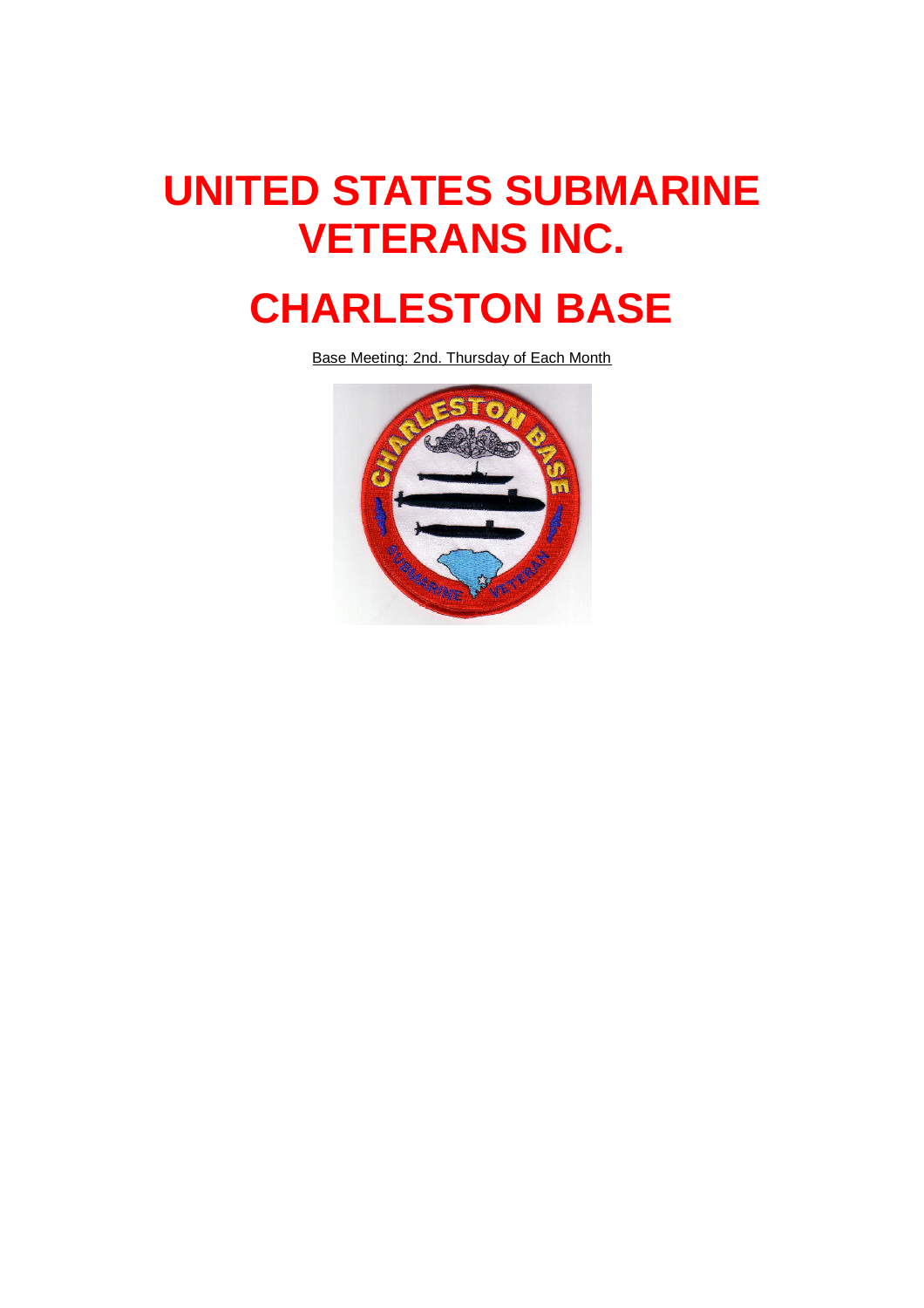### UP PERISCOPE



Eternally grateful for those who preceded us and laid down their lives for our country, United States Submarines Veterans Incorporated, Charleston, South Carolina Base.

#### Base Meeting:

Thursday, June 12TH 2003. Social hour & board of directors Meeting, held @ 1830 General meeting @1900.

Location:

VFW Post: 3433 @ 10154 Bellwright Rd." Off Hwy 78", Summerville, South, Carolina. Phone 843-871-0607

| <b>Base Officers</b>       | <b>Phone Number</b>     |              |
|----------------------------|-------------------------|--------------|
| <b>Base Commander</b>      | Steve Nelms (Buddha)    | 843-563-7115 |
| <b>Base Vice Commander</b> | Keith Schnebel          | 843-851-7334 |
| <b>Base Secretary</b>      | Roger Gibson            | 843-875-4933 |
| <b>Base Treasure</b>       | George Lisle            | 843-559-4242 |
|                            |                         |              |
|                            |                         |              |
| <b>Special Officers</b>    | <b>Phone Number</b>     |              |
| Chief of the Boat          | <b>Bill Roberts</b>     | 843-875-0191 |
| <b>Public Affairs</b>      | <b>Richard Cleeve</b>   | 843-899-4563 |
| Chaplain                   | Randy Bognar            | 843-552-1679 |
| Sub Vets WWII Liaison      | <b>Barnwell Chaplin</b> | 843-556-4333 |
| <b>Newsletter Editor</b>   | <b>Ed Simokat</b>       | 843-873-1709 |

Attention on Deck

Meeting called to order 1900 by the base commander Steve Nelms. Let us pledge our allegiance to the flag of the United States of America.

**Moment of** silent prayer**, the** Tolling **of the bell for those lost on patrol.**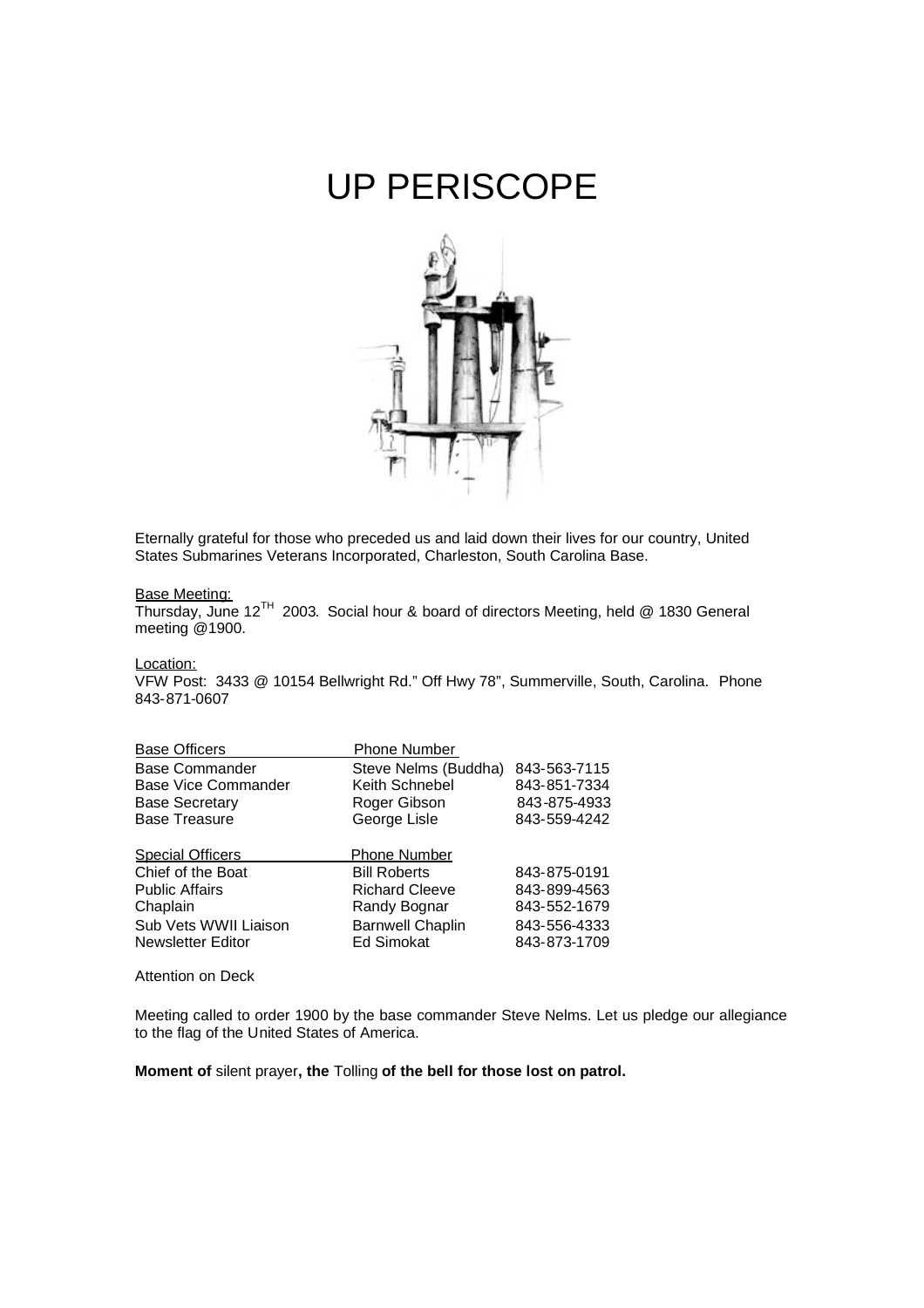#### **The final Patrol**



Lord, this departed shipmate with dolphins on his chest is part of an outfit known as the best. Make him welcome and take him by the hand. You'll find without a doubt he was the best in all the land. So, heavenly Father, add his name to the roll of our departed ship mates still on patrol. Let them know that we who survive will always keep their memories alive.

#### **June Subs Lost**

**Hearing (SS-233) 1 June, 1944**

**Gudgeon (SS-211) 7 June 1944**

**R-12 (SS-89) June 12, 1943**

**Golet (SS-361) June 14, 1944**

**Bonefish (SS-223) June 18, 1944**

**S-27 (SS-132) June 19, 1942**

#### **USSVI Creed**

To perpetuate the memory of our shipmates who gave their lives in the pursuit of their duties while serving their country. That their dedication, deeds, and supreme sacrifice be a constant source of motivation toward greater accomplishments, Pledge loyalty and Patriotism to the United States Government

#### **Acting Cob**

Bill Freligh polled the board was polled "we have a "Quorum" Base Commander, Vice Commander, and Treasurer present. Officers absent: C.O.B, base secretary and Chaplain. (Randy came in a little later)

The meeting was called to order, we pledged allegiance to the flag and tolled the bell for lost boats.

Keith Schnebel read the U.S.S.V.I. creed and we got down to business.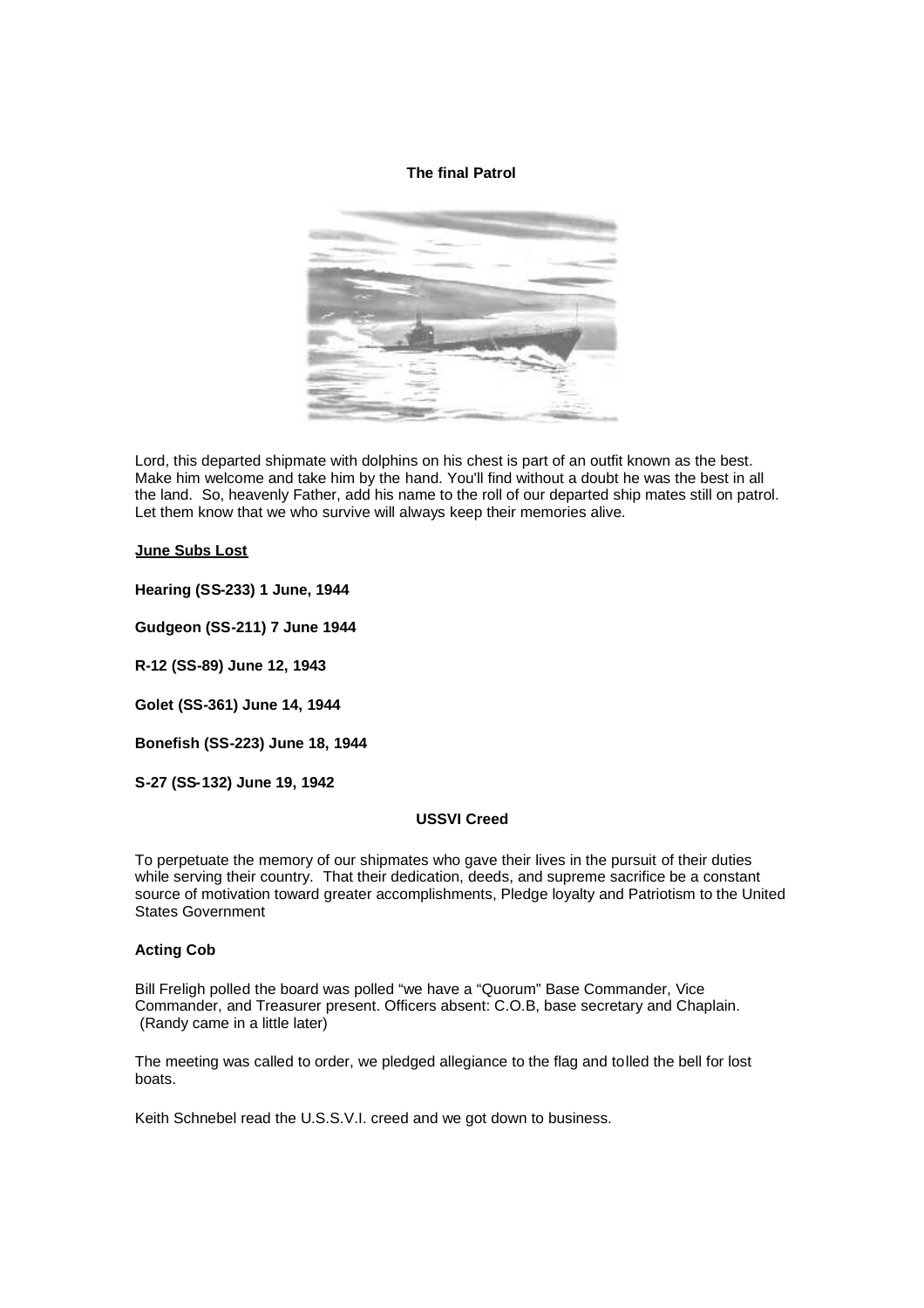#### **Base Commander:**

New people! Will you stand up and introduce your selves! We greeted three prospective members; **Jim Boggs**, a TMC who served on the Carp, Robert E Lee and Simon Bolivar; **Don Laney** a TM3 off the Nathan Hale and **Terry Patterson** an active duty Chief Yeoman who served on the Daniel Boone, the Ohio and the West Virginia. He is currently in transit awaiting new sea duty orders. **Welcome aboard!**

#### **Treasurer**

Monies were discussed at the meeting. George Lisle discussed our bank account and the investments from our life membership's receipts.

#### **Base secretary**

Absent, Base Commander Steve Nelms asked that last meetings minutes be approved, they were.

**Email problems!** See me at the **end** of the meeting, **don't leave! Check the sailing list as you sign in.**

#### **New people**

Before you leave, see the base secretary for your proper spelling of your name and a phone number and email address.

#### **Holland Club Presentation**



#### **Holland Club Members! 50 years Qualified in Submarines, "Munoz". Well Done!**

#### **Richard Cleeve Public affairs officer**

**Web site <http://www.ussvicb.org/>**

**Richard Cleeve** announced the web-site has been periodically off-line. He mentioned some connection with "Kansas" so there was some discussion whether the recent storms were the cause. He also informed us the Base History Info has been compiled and sent to national. Steve has a copy. Good Job Richard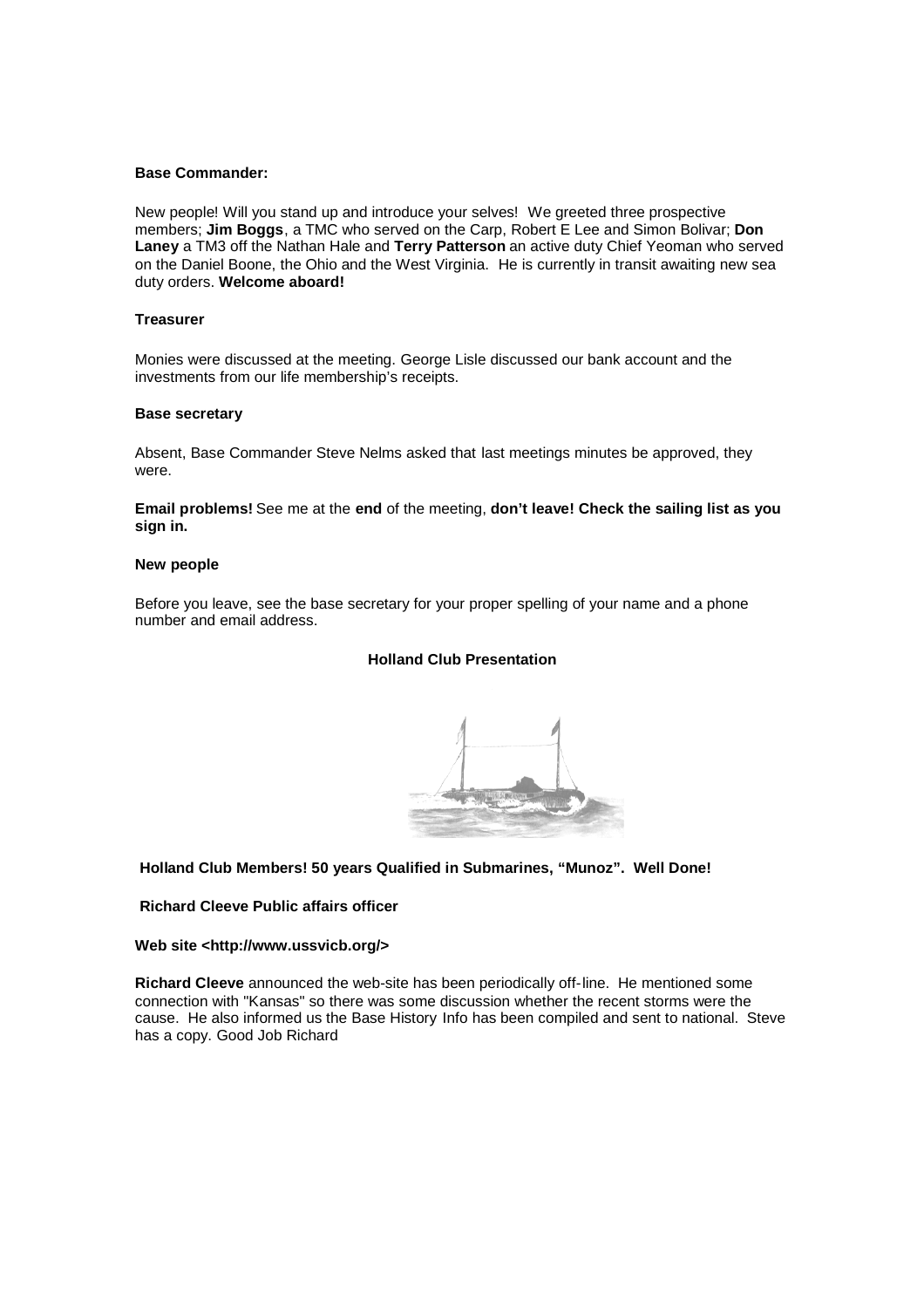#### **Sub-vets WWII, Barnwell Chaplin.**



Subvets WWII rep, Barnwell Chaplin announced the next WWII meeting will be 12:00 at the Ryan's Restaurant in Summerville on May 22nd. This will be a dinner meeting with a cost of \$6.00.

#### **Chaplain: Randy Bognar**

Sick list, **George Munoz** should be recovering from his shoulder operation, hope all goes well.

Keep Buddha in your prayers as he goes through his treatments. Mike Stuffle has had a rough time keep him in your prayers

**National Convention** We have the applications**!** This will be at Reno Nevada.

#### **Razorback, fuel!**

Still no word from Kathy Randal and from BP in Huston, this is still in the works

#### **Hunley: Sy Mabie**

The Hunley liaison told us a press release scheduled for the 28th was cancelled

The new press release is as fellows!

#### **Dear FRIENDS:**

As valued members of Friends of the Hunley, we wanted you to be the first to know the exciting news. The burial date for the Hunley crew, who perished at sea nearly 140 years ago, has now been set for April 17, 2004 at Magnolia Cemetery in Charleston, South Carolina. The Hunley Commission and Friends of the Hunley will announce tomorrow that the burial, with

**"Full Military honors"** will be preceded by an eight day memorial period, with a day of images and information devoted to each of the eight crew members.

The Burial will start with a ceremony at 10:00 a.m. on Saturday, April 17th at White Point Gardens, along the Battery in downtown Charleston. The ceremony will be about an hour long, and then the funeral procession will start its 4-½ -mile journey, as the crew is walked to Magnolia Cemetery. The crew will be buried next to the two previous crews of the Hunley.

Hunley officials expect tens of thousands of people will come to Charleston to witness the Burial procession, as it will most likely be the

Last burial of its kind! We strongly recommend making hotel arrangements as soon as possible if you plan on attending.

There will also be other events surrounding the Burial including Lantern Walks at Magnolia Cemetery and presentations on the Hunley's history, recovery, and excavation. Tours to see the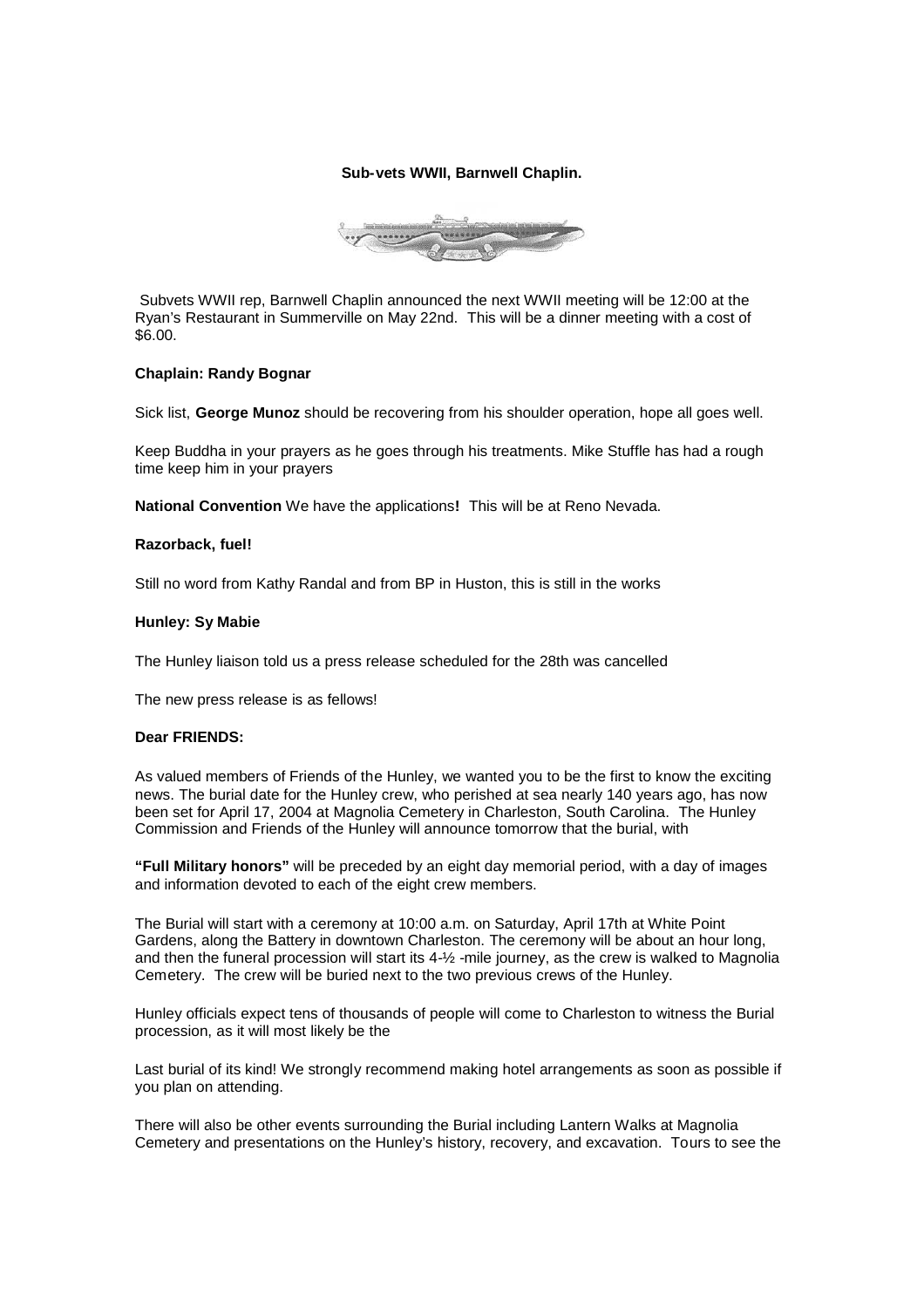Hunley will be offered on Thursday, April 15th and Friday, April 16th from 10:00 a.m. to 5:00 p.m. As members, you will be the first to know when tickets for these events are available and other burial details through your email member updates. For more information on the burial, please go to

<http://www.hunley.org/main\_index.asp?CONTENT=CREWB\_FAQ>.

As you know, much work had to be done (including excavation, genealogical studies and forensic research) to enable the Hunley crew to receive a proper Burial, and this truly would not be possible without your ongoing support. As a Friend of the Hunley, you are now the modern day volunteers for the Hunley's new mission. Your continued support will prove vital as we enter the long and expensive process of conserving the Hunley, so that she will be preserved future generations to come. I hope that you will continue with us on this journey, and together we will navigate the Hunley and her crew to their rightful place in history.

As always, thank you, FRIENDS, for all you have done and continue to do for the Hunley conservation project. Friends of the Hunley

#### **Election committee:**

Elections were held all board members voted in for one more year, voted and passed by members in attendance.

The Planning Committee will meet at the Ponderosa (Nelms Ranch) on Thursday, May15th. Items to be discussed include next years Memorial Day involvement and other such special events.

The following was planned from the meeting.

#### **Charleston Base schedule**

#### **January**

Set up nominating committee

Dues are due – news letter –

Sponsor base Ball Team if approved by membership

#### **February**

Amberjack Memorial: put in January and February news letter.

Hunley ceremony: put in January and February news letter.

#### **March**

Massing of the colors t the Citadel, Put in February and March news letter

Quarterly function," to be determined", plan in January and February.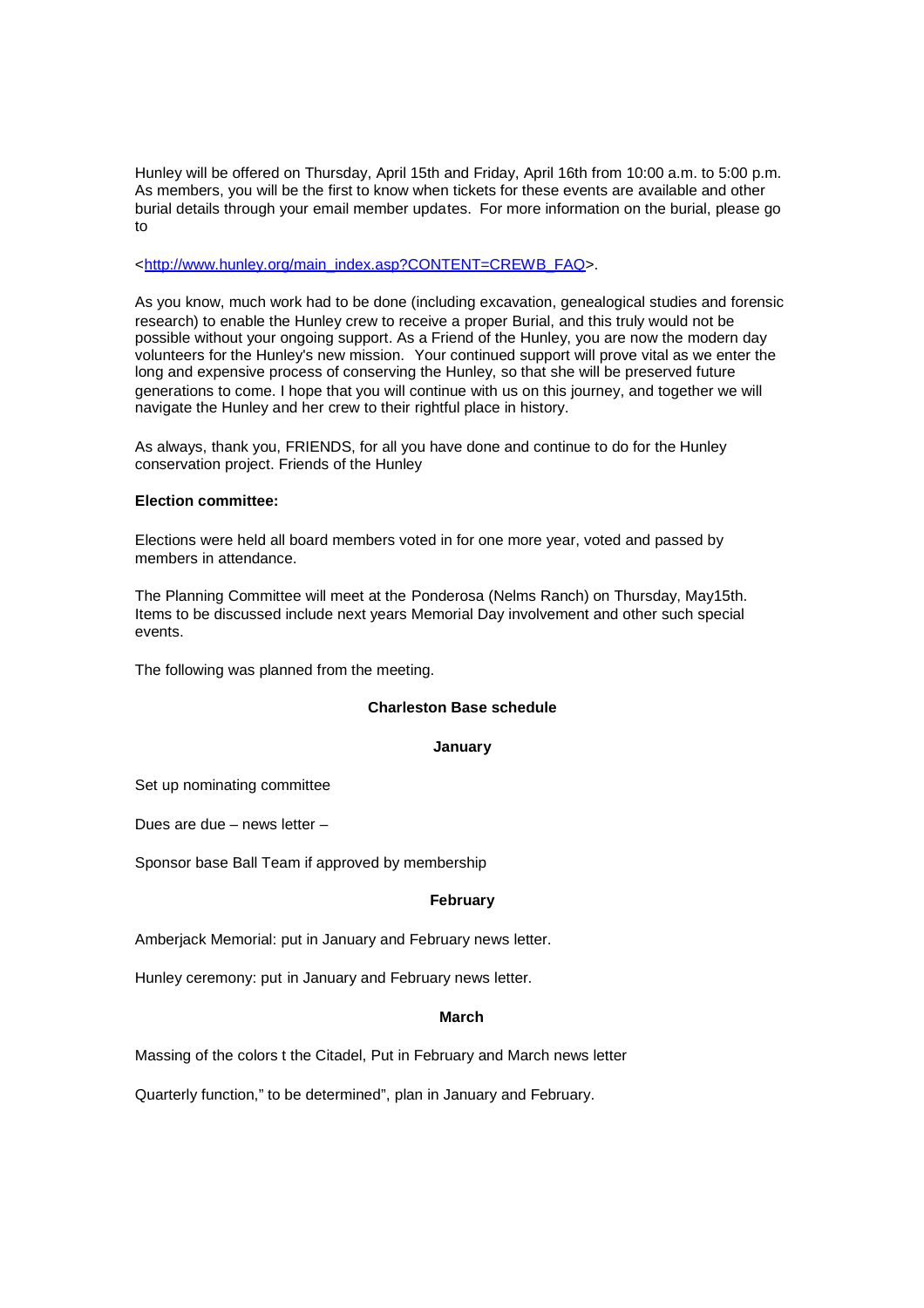#### **April**

Submarine Birthday Ball, "to be determined" plan in March and April put in newsletter.

Submarine Day at Patriots point, "to be determined", put in March and April's news letter.

#### **May**

Memorial Day functions, "to be determined" plan in April and May's put in newsletter.

#### **June**

Quarterly function, "to be determined" plan in April and May, put in newsletter.

Flag Day 14 June, 7 Pm Elks Lodge, put in May and June newsletter.

#### **July**

4<sup>th</sup> of July parade, "to be determined" put in newsletter June and July.

#### **August**

Seesaw Days at Harleyville "to be determined" put in July and August newsletter.

#### **September**

Quarterly functions, "to be determined" put in newsletter August and September.

National Convention, "to be determined" put in newsletter August and September.

Advertise Tax preparation auction, clean and prep float working party, put in August and September newsletter.

#### **October**

Plan budget for next year, and update event calendar.

#### **November**

Veterans Day functions put in October and November newsletter.

**Santee Cooper**

**Charleston Parade**

#### **December**

Christmas Parade, in Harleyville and Summerville.

Christmas party at the **Eckles house** "to be determined" put in November and December newsletter.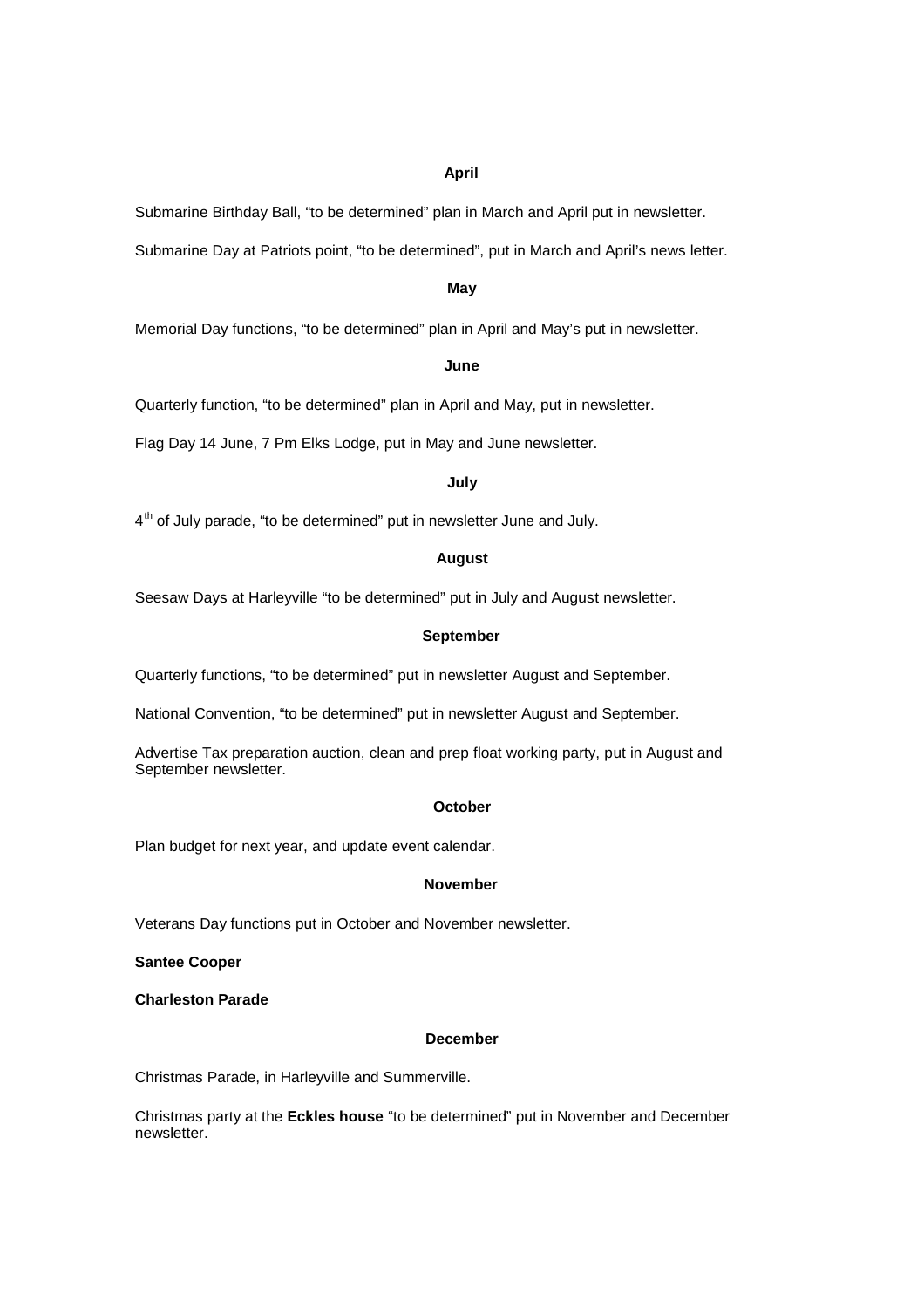Dues are due.

Jim Eckles took the floor and gave a short history of the development of Submarine Dolphins which were introduced by Admiral Ernest King. This was a lead-in to awarding Holland Pins to: **Robert Snyder** and **Donald Shoesmith**. **Admiral Osborn** read a proclamation to that effect and Jim Eckles did the pin-on honors.

\*\*

Steve Nelms brought something to our attention that came as a surprise. There is, unbeknownst to the membership, a grading system applied to contributions to non-profit organizations known as the "Angels" and "Scrooge" lists. "Angels" are concerns that traditionally apply a high percentage of the money contributed to the use it is designed for. "Scrooge" groups absorb as much as 80-90% of the donations to such things as operating costs, administrative costs, etc. Steve suggests, quite reasonably, that before we earmark any more of our finances to a cause we first check them out.

#### **OLD Business:**

Keith asked about sponsoring an athletic team and Ricky Collins appraised the membership on his findings. The costs ranged from \$250.00 to \$600.00 for various degrees of sponsorship. The prevailing undercurrent (murmuring) suggested the money would be better spent on our preferred beverages. Steve suggested we take this up at the next meeting or in July.

Since it wasn't addressed at the last meeting, Memorial Day involvement was dropped considering the fact that it's right around the corner. As previously stated, this will be an item to be addressed at the upcoming Planning Committee meeting on the 15th.

#### **NEW Business:**

Curly informed us that he has 22 "Guppy" pins ordered by the members. Come and get them.

Steve reiterated the topic of "The Yellow Pages". This is a project concerned with special qualities the members may have that will facilitate projects in the future.

Ed Simokat took the floor and regaled the membership with an excellent joke. Unfortunately, it was a visual effort and cannot be done justice in print. Suffice to say it concerned an Orangutan, a female nuke and drinking. Draw your own conclusions. Ed also offered an apology for problems with the newsletter explaining that his PC was ill and he had to complete the mission at a library. No problem, Ed. Submariners overcome, we adapt, and we persevere.

#### **GOOD of the Order:**

Jim Eckles delivered a treatise on the rank and duty station of a "Command Master Chief ", presumably the senior enlisted man at a command. In conversation with the C.M.C. at N.W.S he learned that this particular enlisted man earns a salary equivalent to a Lt. Cmdr. However, a C.M.C. cannot serve on a submarine, as there is no billet assigned to that rank on a boat. Discussion followed as comparisons were made to the C.O.B. which we assumed is the senior chief on a boat. It was stated that the C.O.B. is "assigned" the senior chief position irregardless of his seniority over the other chiefs. The matter settled!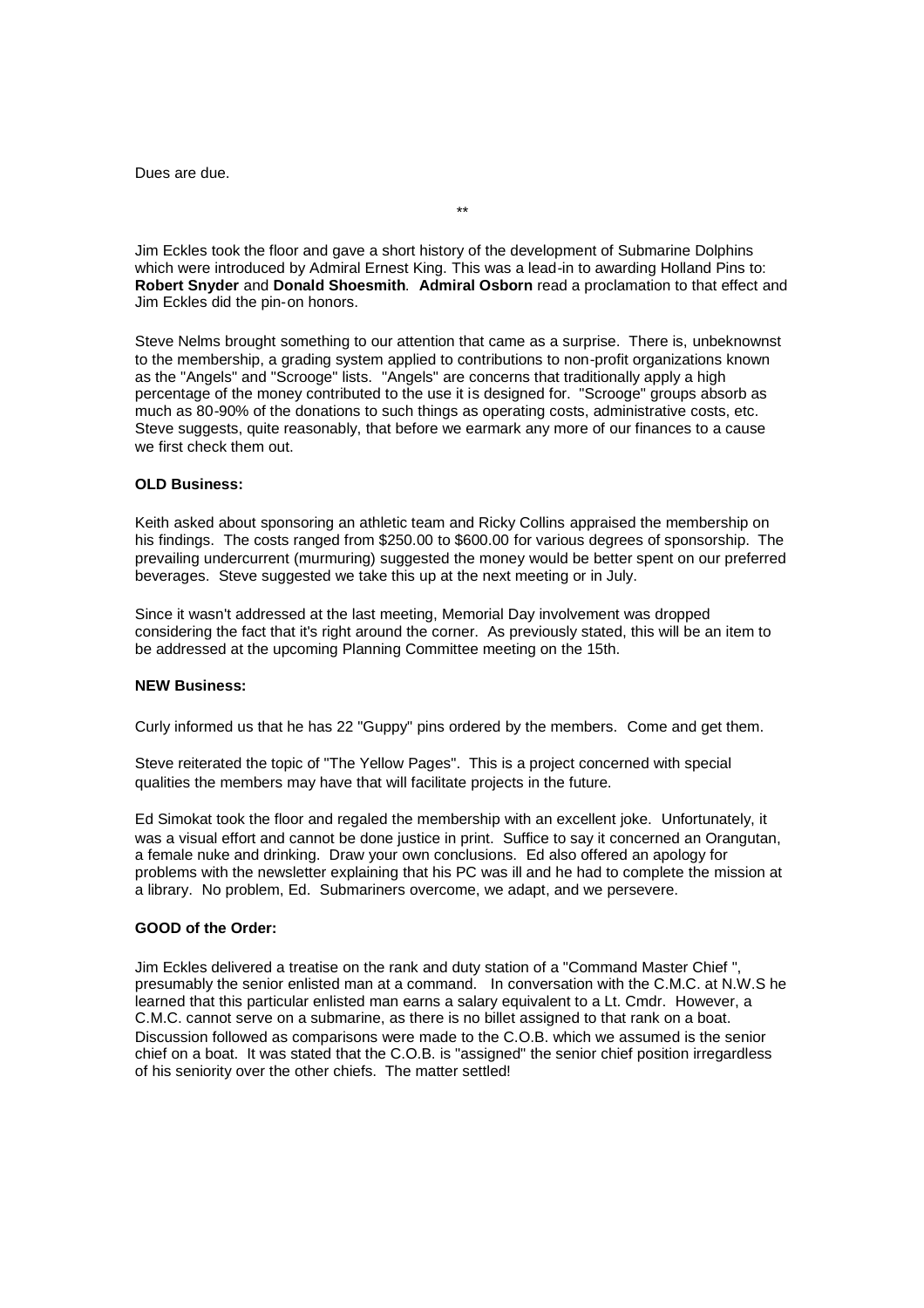#### **Benediction**

**Blessed those who served beneath the deep through lonely hours their vigils keep may peace the mission ever be protect each one we ask of thee bless those at home who wait and pray till their safe return by night or day, amen.**

Respectfully submitted,

George Gallagher

Thanks to **George Gallagher** for the minutes of the May meeting, Roger.

**Cobs reminder**

#### **Listen up**

**Next Meeting, June 12th, 2003 same old place and time.**

**Flag Day at the "ELKS" Summerville, June 14, 2003, starts at 5 in the afternoon, open to the public. Location behind Alston School off highway 78, look for maple rd. They need a volunteer to hold the flag, and you must be able to fit in your uniform! Call Ann Nogle at 452-8186.**

**If you have damaged flags, they will take them and dispose them properly.**

**Notes from the Secretary!**

Continue Praying for our troops

Lord Keep them out of harms way be with them always send your angles to watch over them.